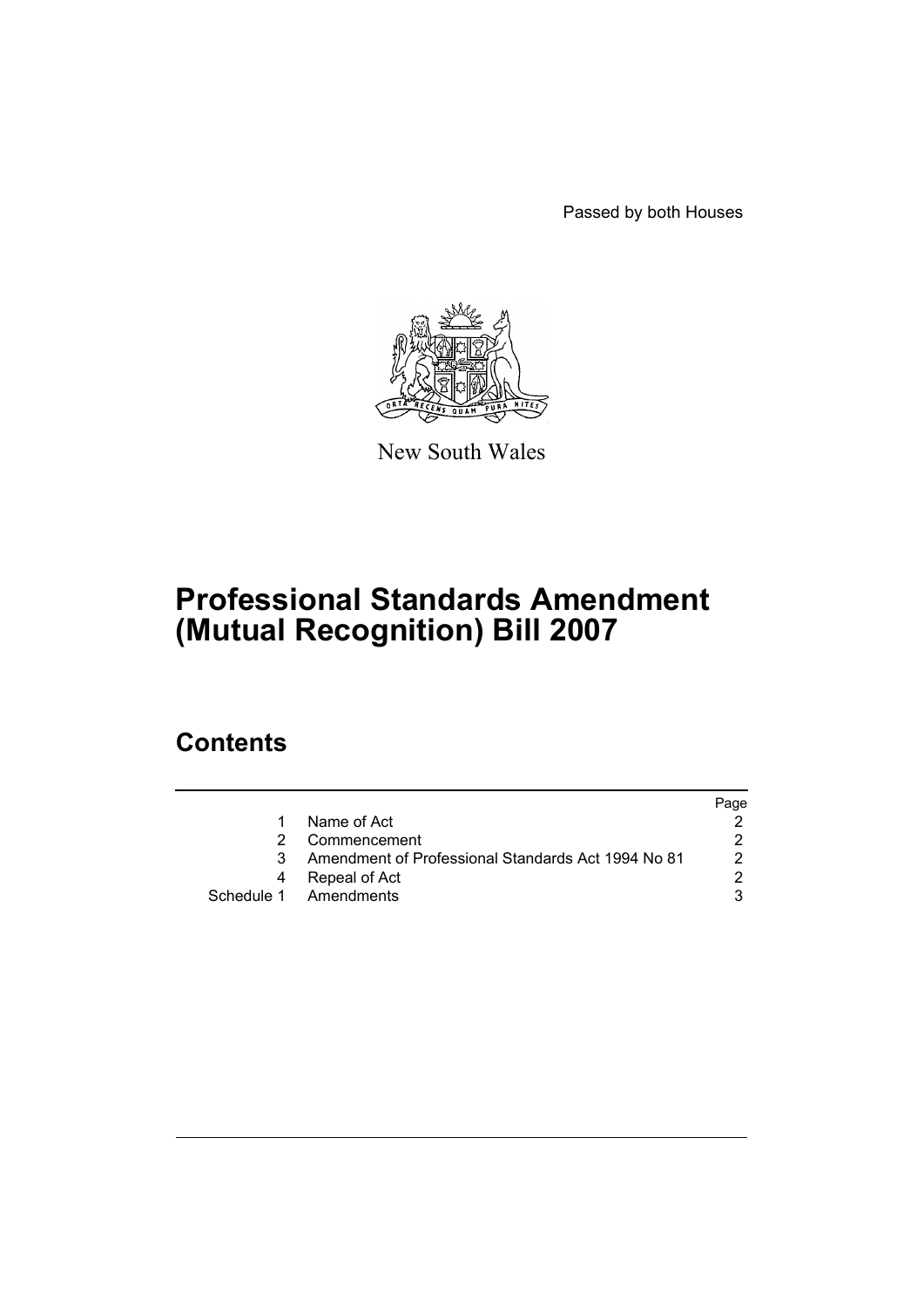*I certify that this public bill, which originated in the Legislative Assembly, has finally passed the Legislative Council and the Legislative Assembly of New South Wales.*

> *Clerk of the Legislative Assembly. Legislative Assembly, Sydney, , 2007*



New South Wales

## **Professional Standards Amendment (Mutual Recognition) Bill 2007**

Act No , 2007

An Act to amend the *Professional Standards Act 1994* with respect to the mutual recognition of New South Wales and interstate schemes for the limitation of occupational liability.

*I have examined this bill and find it to correspond in all respects with the bill as finally passed by both Houses.*

*Assistant Speaker of the Legislative Assembly.*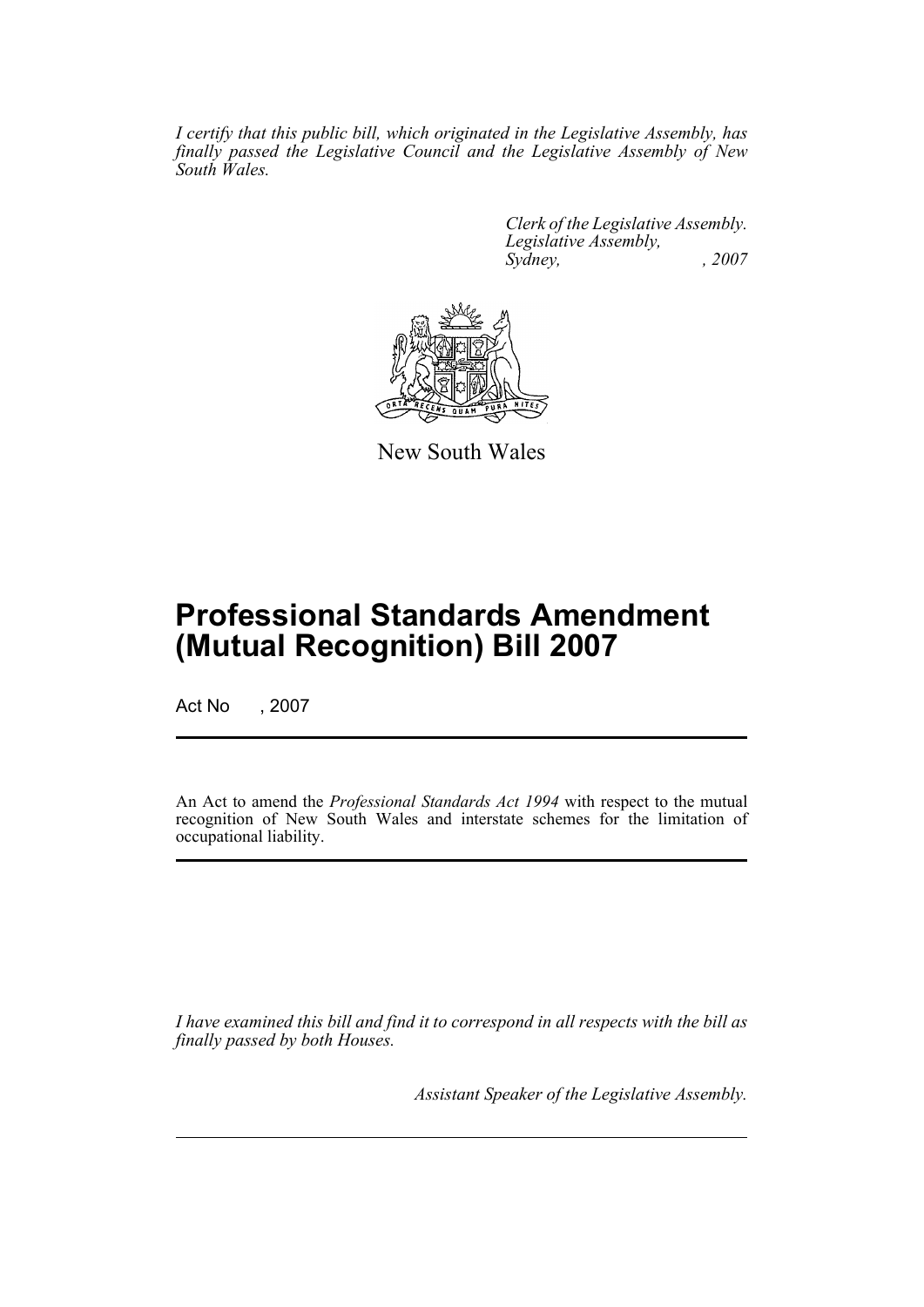#### <span id="page-2-0"></span>**The Legislature of New South Wales enacts:**

#### **1 Name of Act**

This Act is the *Professional Standards Amendment (Mutual Recognition) Act 2007*.

#### <span id="page-2-1"></span>**2 Commencement**

This Act commences on the date of assent to this Act.

#### <span id="page-2-2"></span>**3 Amendment of Professional Standards Act 1994 No 81**

The *Professional Standards Act 1994* is amended as set out in Schedule 1.

#### <span id="page-2-3"></span>**4 Repeal of Act**

- (1) This Act is repealed on the day following the day on which this Act commences.
- (2) The repeal of this Act does not, because of the operation of section 30 of the *Interpretation Act 1987*, affect any amendment made by this Act.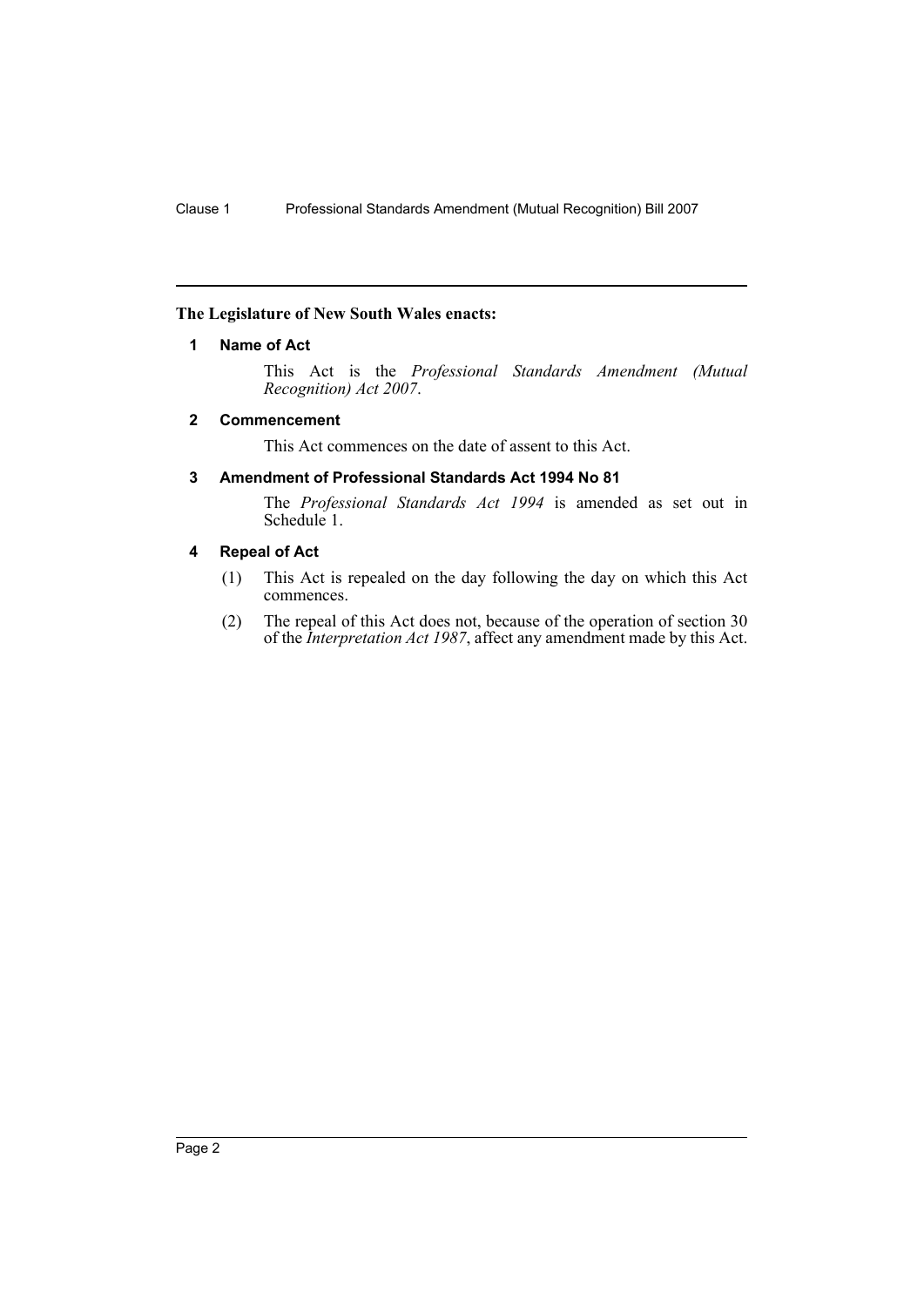Amendments **Amendments** Schedule 1

### <span id="page-3-0"></span>**Schedule 1 Amendments**

(Section 3)

**[1] Section 4 Definitions**

Insert in alphabetical order in section 4 (1):

*another jurisdiction* means any State or Territory, other than this jurisdiction.

*appropriate Council*, in relation to another jurisdiction, means the authority that, under the corresponding law of that jurisdiction, has functions that are substantially the same as the Council's functions under this Act.

*corresponding law* means a law of another jurisdiction that corresponds to this Act, and includes a law of another jurisdiction that is declared by the regulations to be a corresponding law of that jurisdiction for the purposes of this Act.

*interstate scheme* means a scheme:

- (a) that has been prepared under the corresponding law of another jurisdiction, and
- (b) that operates, or indicates an intention to operate, as a scheme of this jurisdiction.

*this jurisdiction* means New South Wales.

#### **[2] Section 4 (1), definition of "scheme"**

Insert ", and includes an interstate scheme" after "association".

#### **[3] Section 7 Preparation and approval of schemes**

Insert after section 7 (3):

(4) A scheme prepared under this section may indicate an intention to operate as a scheme of this jurisdiction only, or of both this jurisdiction and another jurisdiction.

#### **[4] Section 8 Public notification of schemes**

Insert at the end of the section:

(2) If the scheme indicates an intention to operate as a scheme of both this jurisdiction and another jurisdiction, the Council must also publish a similar notice in the other jurisdiction in accordance with the requirements of the corresponding law of that jurisdiction that relate to the approval of a scheme prepared in that jurisdiction.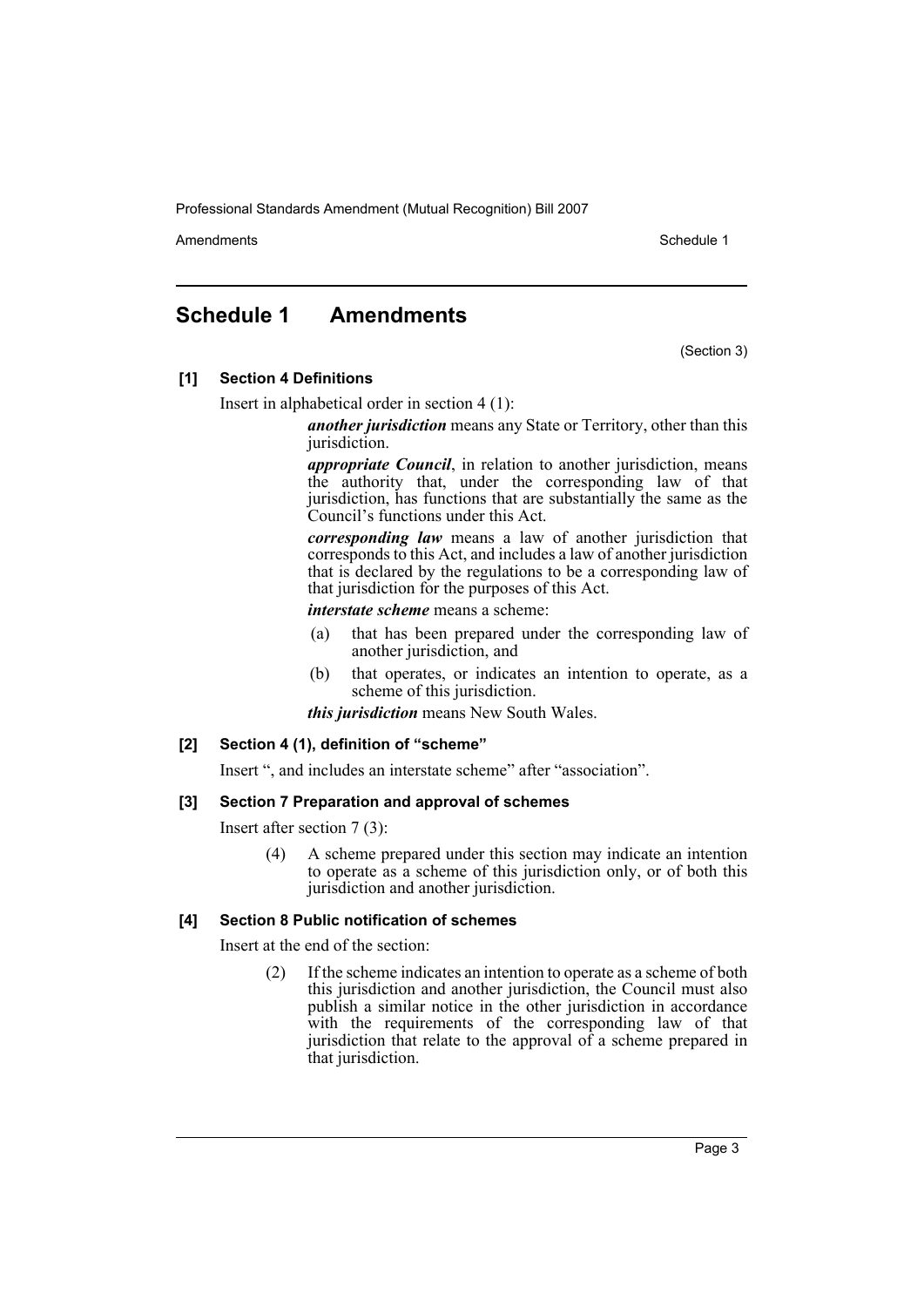Schedule 1 Amendments

#### **[5] Section 10 Consideration of comments, submissions and other matters**

Insert at the end of the section:

- (2) If the scheme indicates an intention to operate as a scheme of both this jurisdiction and another jurisdiction:
	- (a) the Council must also consider any matter that the appropriate Council for the other jurisdiction would have to consider under the provisions of the corresponding law of that jurisdiction that relate to the approval of a scheme prepared in that jurisdiction, and
	- (b) the matters to be considered by the Council, whether under subsection (1) or paragraph (a), are to be considered in the context of each of the jurisdictions concerned.

#### **[6] Section 12 Submission of approved schemes for Gazettal**

Insert at the end of the section:

(2) If the scheme indicates an intention to operate as a scheme of both this jurisdiction and another jurisdiction, the Council may also submit the scheme to the Minister administering the corresponding law of the other jurisdiction.

#### **[7] Section 13 Gazettal, tabling and disallowance of schemes**

Insert "or, in the case of an interstate scheme, by the appropriate Council for the jurisdiction in which the scheme was prepared" after "by the Council" in section 13 (1).

#### **[8] Section 13 (3)**

Insert after section 13 (2):

(3) In this section, a reference to an interstate scheme includes a reference to an instrument amending an interstate scheme.

**Note.** Subsection (3) applies subsections (1) and (2) to instruments that amend an interstate scheme. Those subsections already apply, by virtue of section 16A (5), to instruments that amend a scheme that is not an interstate scheme.

#### **[9] Section 14 Commencement of schemes**

Omit section 14 (2). Insert instead:

(2) This section is subject to any order made by the Supreme Court under section 15 and any order made by the Supreme Court of another jurisdiction under the corresponding law of that jurisdiction.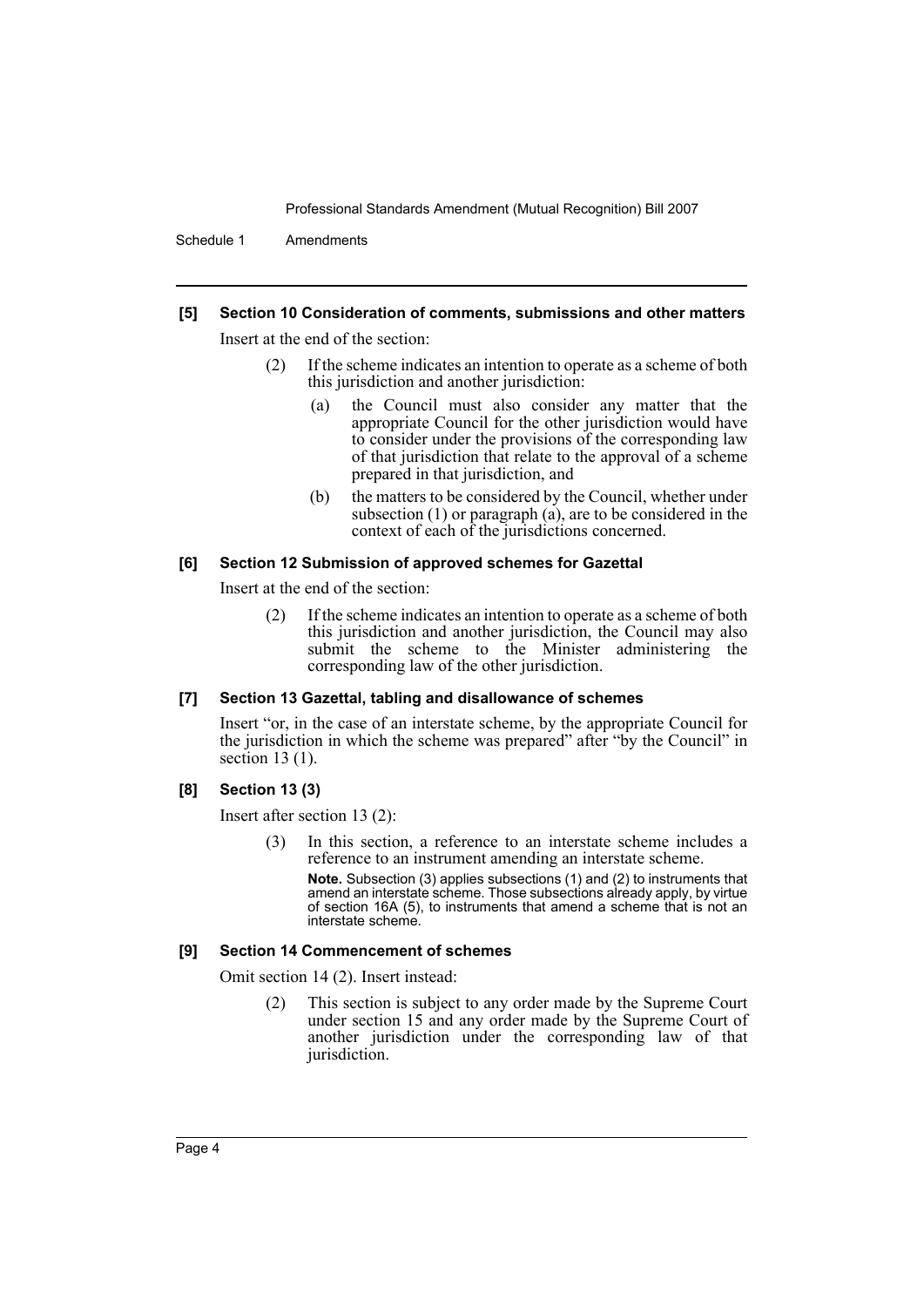Amendments **Amendments** Schedule 1

(3) In this section, a reference to a scheme includes, in the case of an interstate scheme, a reference to an instrument amending that scheme.

#### **[10] Section 15 Challenges to schemes**

Insert "(including a person who is or is reasonably likely to be affected by a scheme that operates as a scheme of another jurisdiction)" after "section 13" in section 15  $(1)$ .

#### **[11] Section 15 (4)–(6)**

Insert after section 15 (3):

- (4) The Court may not make an order that an interstate scheme is void for want of compliance with this Act on the ground that the scheme fails to comply with Division 2, but may do so on the ground that the scheme fails to comply with the provisions of the corresponding law of the jurisdiction in which it was prepared that relate to the contents of schemes prepared in that jurisdiction.
- (5) This section does not prevent a scheme from being challenged or called into question otherwise than under this section.
- (6) In this section, a reference to a scheme includes, in the case of an interstate scheme, a reference to an instrument amending that scheme.

#### **[12] Section 16 Review of schemes**

Omit section 16 (3). Insert instead:

- (3) A review may, but need not, be conducted in order to decide:
	- (a) in the case of a scheme prepared under this Act, whether the scheme should be amended or revoked or whether a new scheme should be made, or
	- (b) in the case of an interstate scheme, whether the operation of the scheme should be terminated in relation to this jurisdiction.

#### **[13] Section 16A Amendment and revocation of schemes approved by Council**

Omit "an amendment to or revocation of" wherever occurring in section 16A  $(1)–(4)$ .

Insert instead "an instrument amending or revoking".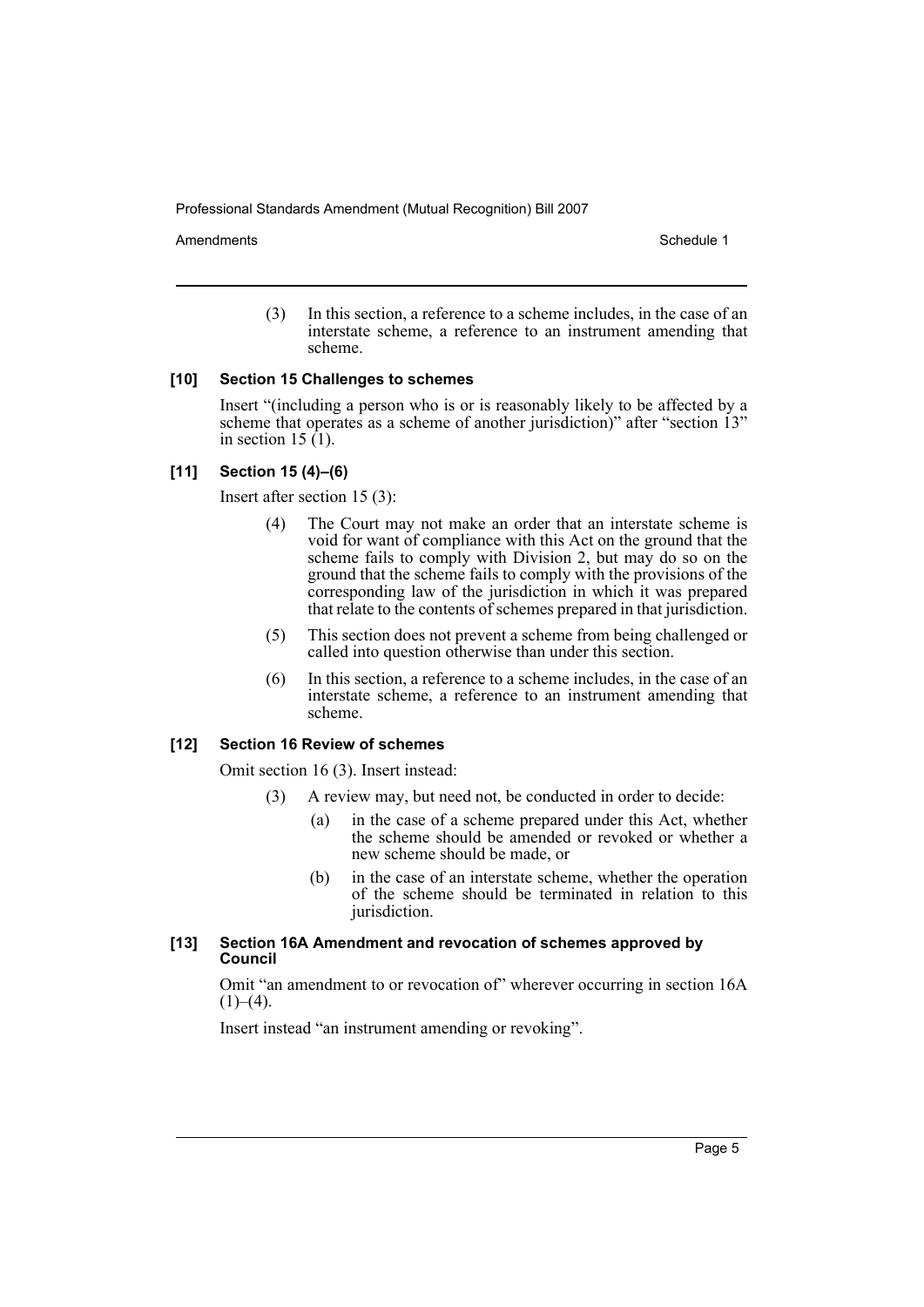Schedule 1 Amendments

#### **[14] Section 16A (5)–(7)**

Omit section 16A (5). Insert instead:

- The provisions of sections  $7-15$  extend, with any necessary modifications, to the amendment of a scheme by an instrument under this section.
- (6) The provisions of sections 7–14 (other than section 12 (2)) extend, with any necessary modifications, to the revocation of a scheme by an instrument under this section.
- (7) This section does not apply to an interstate scheme.
	- **Note.** An instrument that amends a scheme operating in another jurisdiction may be submitted to the Minister administering the corresponding law of that jurisdiction under section 12 with a view to its being published under that law. An instrument made under the corresponding law of another jurisdiction that amends an interstate scheme may be submitted to the Minister administering this Act with a view to its being published under section 13.

#### **[15] Sections 16B and 16C**

Insert after section 16A:

#### **16B Notification of revocation of schemes**

- (1) On publication in the Gazette of an instrument revoking a scheme (other than an interstate scheme) that operates as a scheme of another jurisdiction, the Minister must cause notice of that fact to be given to the Minister administering the corresponding law of that jurisdiction.
- (2) On receipt of notice that an interstate scheme has been revoked under the corresponding law of the jurisdiction in which it was prepared, the Minister must cause a statement to that effect to be published in the Gazette.

**Note.** Under section 32 (1B), an interstate scheme will cease to have effect in this jurisdiction when it ceases to have effect in the other jurisdiction.

#### **16C Termination of operation of interstate schemes in this jurisdiction**

- (1) The Council may, on the application of an occupational association, prepare an instrument terminating, in relation to this jurisdiction, the operation of an interstate scheme that relates to members of the association.
- (2) The Minister may direct the Council to prepare an instrument terminating the operation of an interstate scheme in relation to this jurisdiction.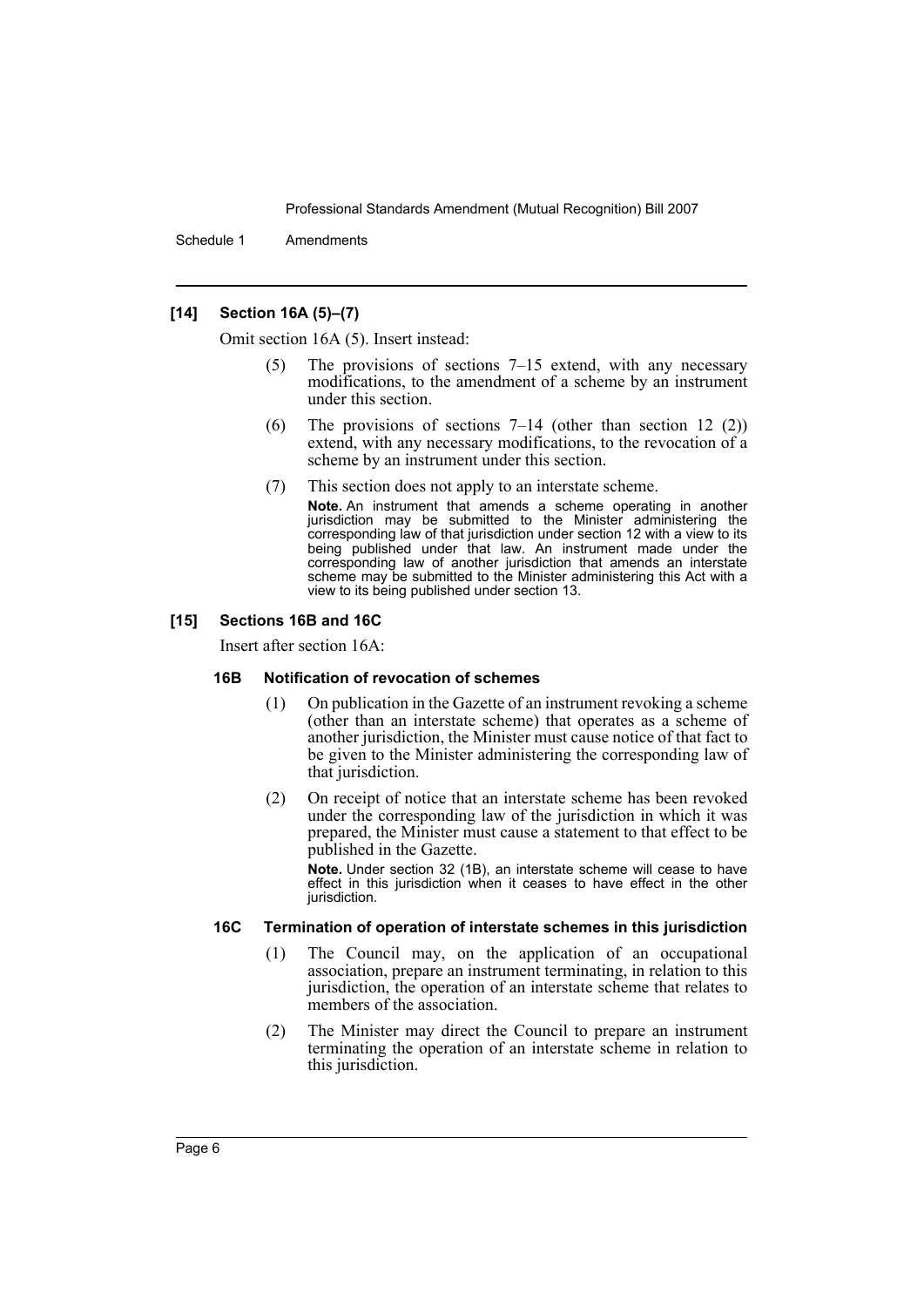Amendments **Amendments** Schedule 1

- (3) The Council must comply with any such direction, but may on its own initiative, at any time while an interstate scheme remains in force, prepare an instrument terminating the operation of the scheme in relation to this jurisdiction.
- (4) The provisions of sections 8–13 (other than section 12 (2)) extend, with any necessary modifications, to the termination of the operation of an interstate scheme under an instrument under this section.
- (5) The operation of an interstate scheme in respect of which an instrument under this section is published under section 13 (as applied by subsection (4)) is terminated, in relation to this jurisdiction, as from:
	- (a) such day subsequent to the date of its publication as may be specified in the instrument, or
	- (b) if no such day is specified—2 months after the date of its publication.

#### **[16] Section 32 Duration of scheme**

Omit section 32 (1). Insert instead:

- (1) A scheme must specify the period (not exceeding 5 years) for which it is to remain in force after its commencement.
- (1A) Subject to subsection (2), a scheme (other than an interstate scheme) remains in force until:
	- (a) the period specified under subsection (1) ends, or
	- (b) the scheme is revoked, or
	- (c) the scheme's operation ceases because of the operation of another Act, or
	- (d) the scheme is declared void, either by an order made by the Supreme Court under section 15 or by an order made by the Supreme Court of another jurisdiction under the corresponding law of that jurisdiction, or
	- (e) the scheme is disallowed under section 41 of the *Interpretation Act 1987*.
- (1B) Subject to subsection (2), an interstate scheme remains in force in this jurisdiction until:
	- (a) the period specified under subsection (1) ends, or
	- (b) the scheme's operation in relation to this jurisdiction is terminated under section 16C, or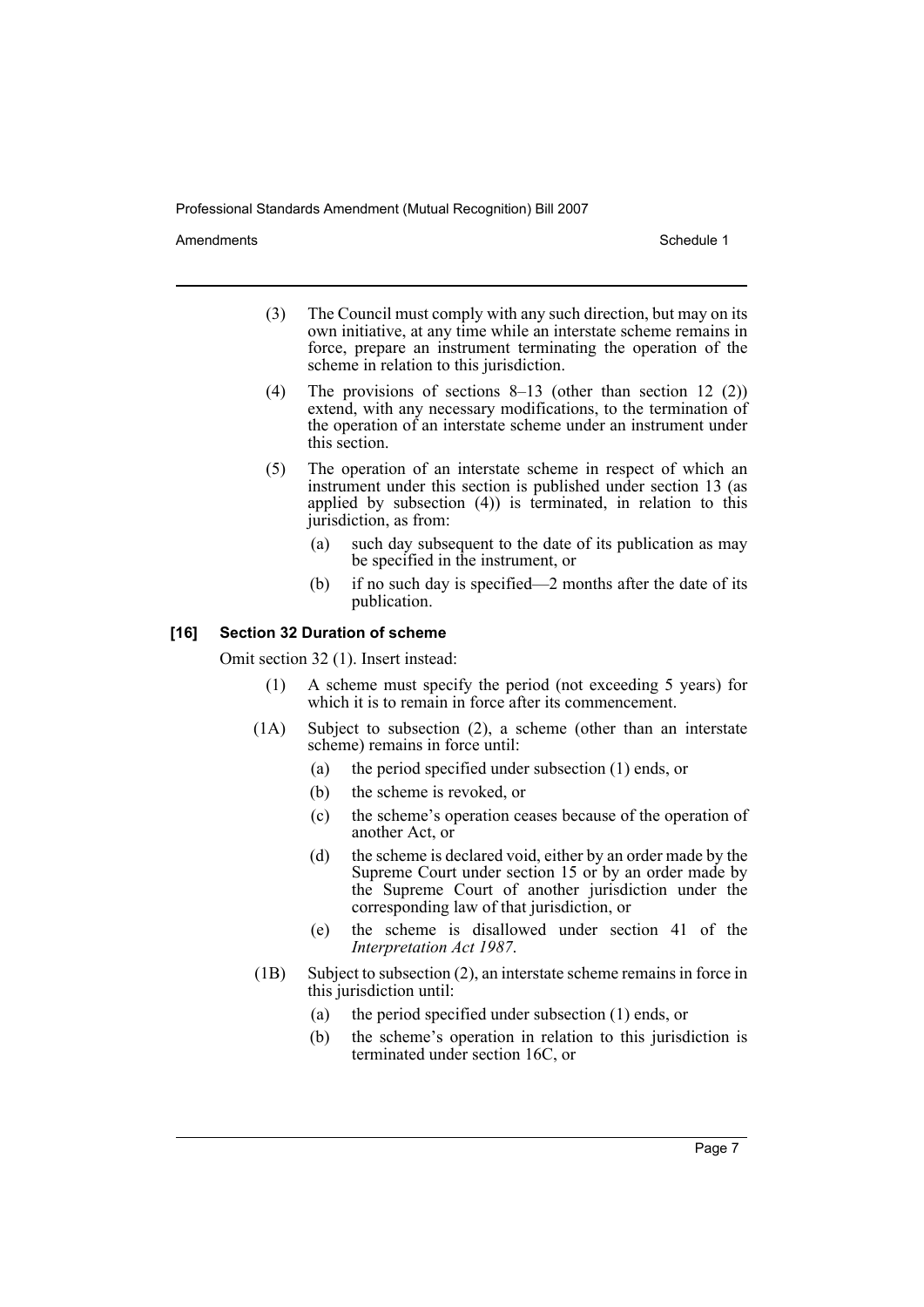Schedule 1 Amendments

- (c) the scheme ceases to have effect in the jurisdiction in which it was prepared, or
- (d) the scheme is disallowed under section 41 of the *Interpretation Act 1987*.

#### **[17] Section 43 Functions of Council**

Omit "by it" from section 43 (1) (a) (i).

#### **[18] Section 43 (4)**

Insert "or law" after "Act".

#### **[19] Section 43A**

Insert after section 43:

#### **43A Co-operation with authorities in other jurisdictions**

For the purpose of dealing with a scheme that operates, or indicates an intention to operate, as a scheme of both this jurisdiction and another jurisdiction, the Council:

- (a) may, in the exercise of its functions under this Act, act in conjunction with the appropriate Council for the other jurisdiction, and
- (b) may act in conjunction with the appropriate Council for the other jurisdiction in the exercise of that Council's functions under the corresponding law of that jurisdiction.

#### **[20] Schedule 4 Savings, transitional and other provisions**

Insert at the end of clause 1 (1):

*Professional Standards Amendment (Mutual Recognition) Act 2007*